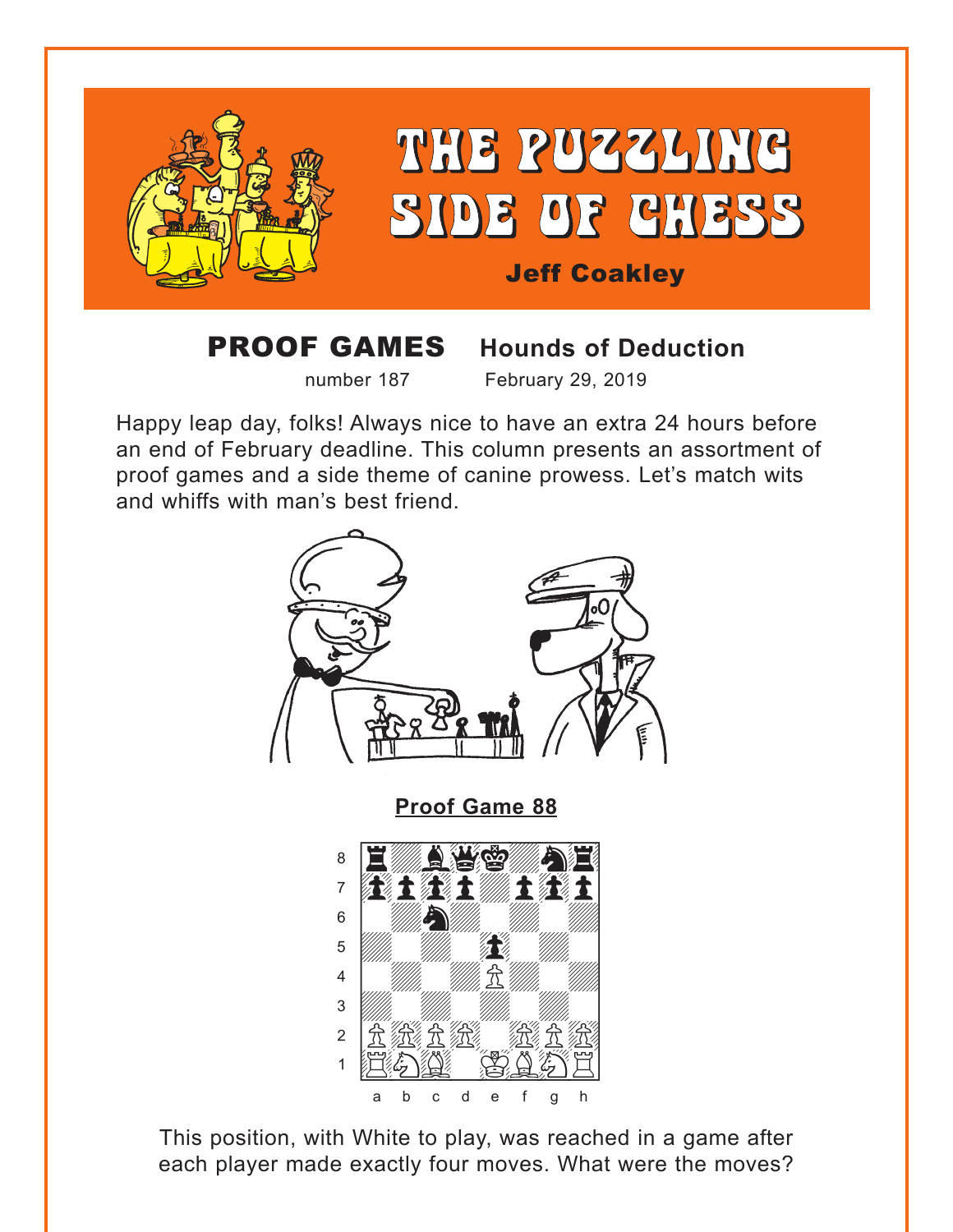<span id="page-1-0"></span>The general aim of a proof game is to *prove* that a position is legal by showing that it could happen in an actual game. In most puzzles of this type, the goal is to reach the given position in a precise number of moves. No sooner, no later. The first two problems in this column are proof games in 4.0 which means four moves by each side.

The positions may be comical, and the strategy far from optimal, but the moves are legal.



**Proof Game 89** 

This position was reached after Black's fourth turn. What were the moves?



The Nose Knows

Dogs live in a world of smells. Their noses have 300 million scent receptors, compared to 5 million in people. The olfactory cortex of their brain is 40 times larger. It is estimated that the sense of smell in some hounds is 10,000 times greater than in humans.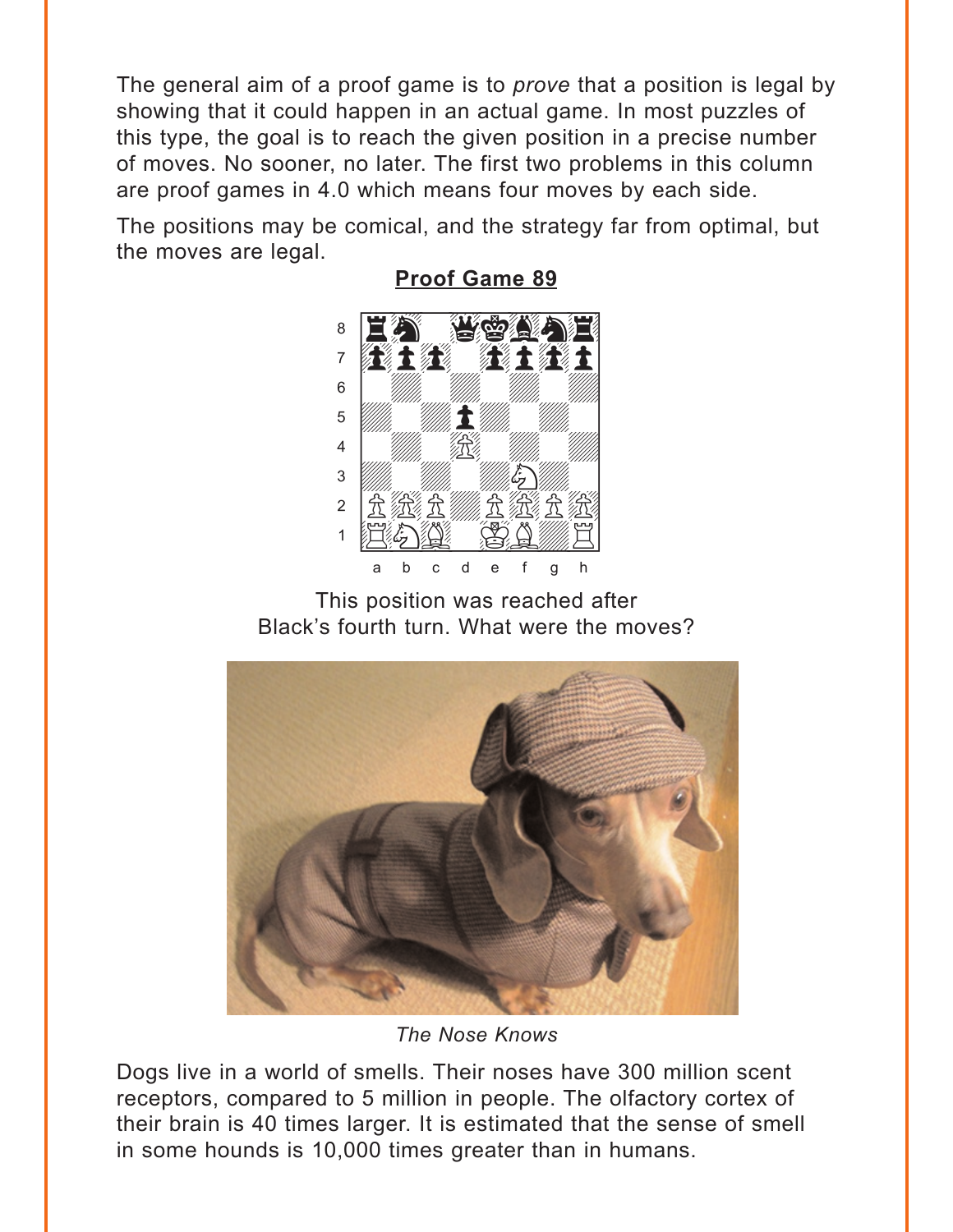<span id="page-2-0"></span>The next puzzle is a synthetic game. Similar to a proof game, but instead of finding the move sequence that leads to a given position, the task is to compose a game that ends with a particular move.

#### **Synthetic Game 45**



Compose a game that ends with the move 8.Kh8 For an extra challenge, no captures are allowed.



Wrong End of the Sniff

A dog's nose is a marvelous thing, much more complex than a human snout. It has two air passages, one for breathing, one for smelling, which greatly enhances their ability to analyse scents. The nostrils work independently of each other, aiding in directional perception. They also exhale through slits on the sides of their nose, which acts to draw in more odors.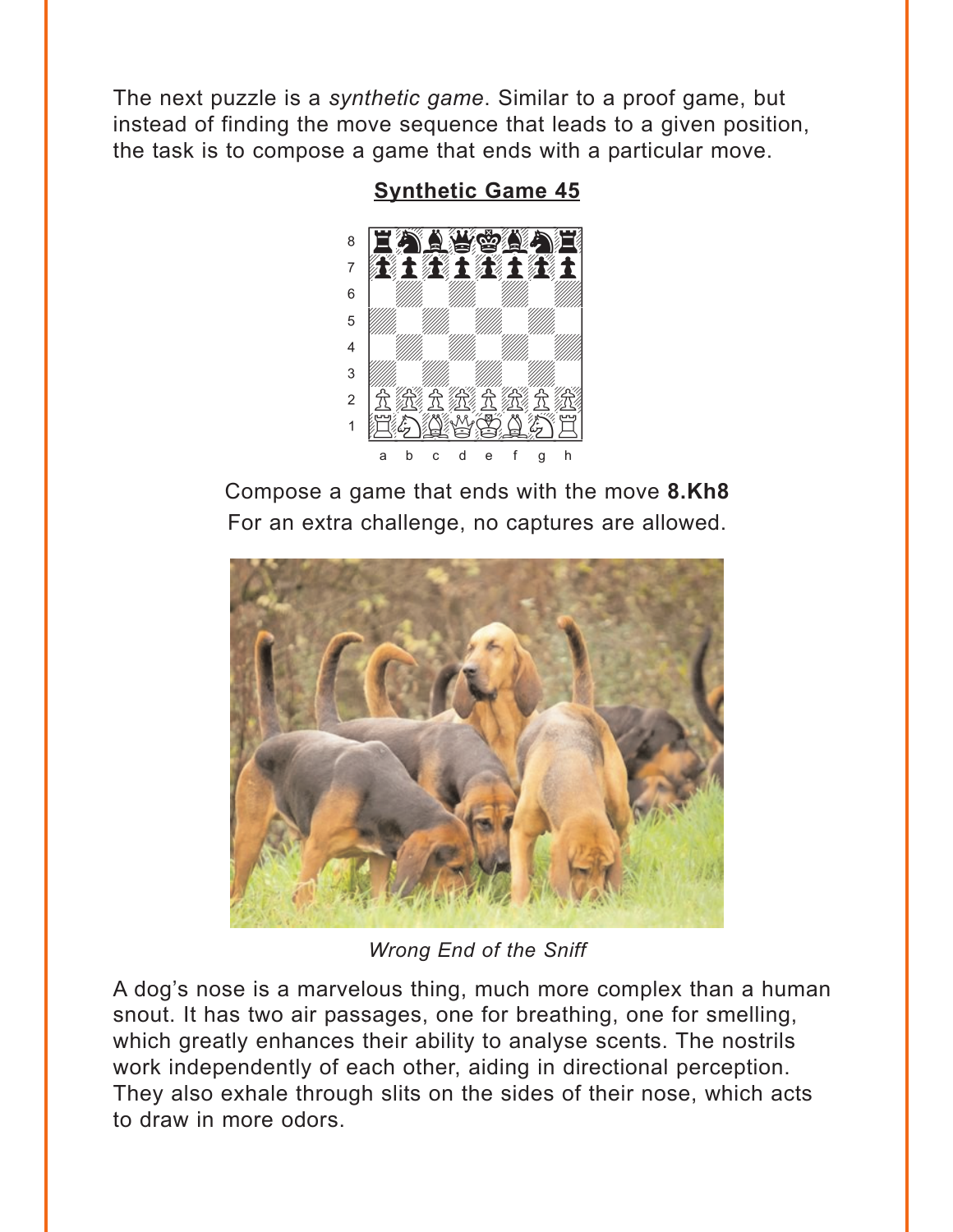## Longer Proof Game 77 (5.0 moves)

<span id="page-3-0"></span>

This position was reached after Black's fifth turn. What were the moves?



In matters of the nose, dogs have something else that humans do not: a functional vomeronasal organ. Located in the nasal cavity above the roof of the mouth, this organ detects chemical particles given off by other animals, including pheromones from potential mates. Evidently, it even assists them in identifying human emotions.

In a sense, they can smell feelings!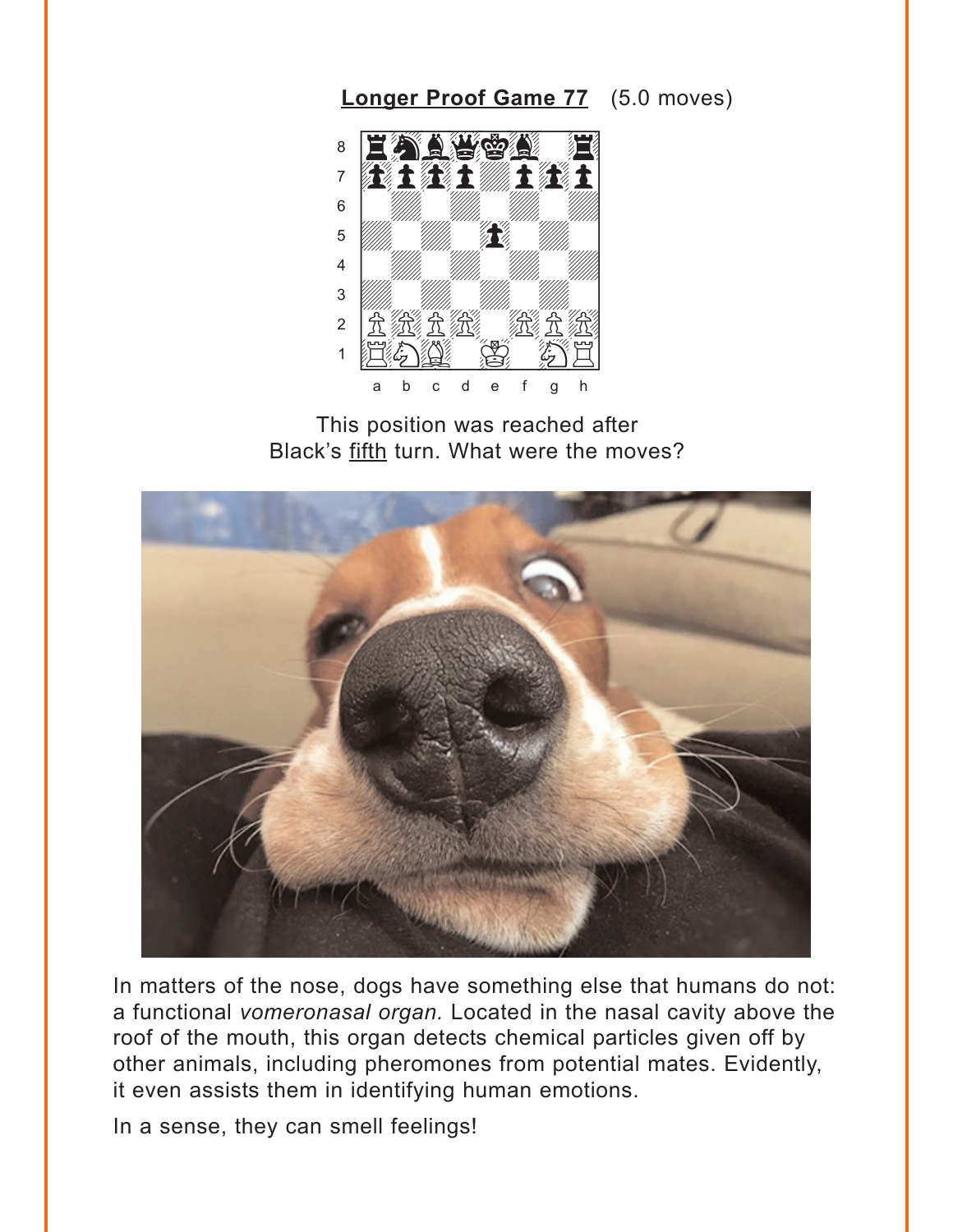<span id="page-4-0"></span>The final PG has six missing pieces. A lot of action in a short time and a hard trail to track.



**Longer Proof Game 78** (6.0 moves)

This position was reached after Black's sixth turn. What were the moves?



**Born to Smell** 

Their wet noses help dogs to collect scents. So do the droopy ears and facial skin on hounds. Artificial selection at its weirdest.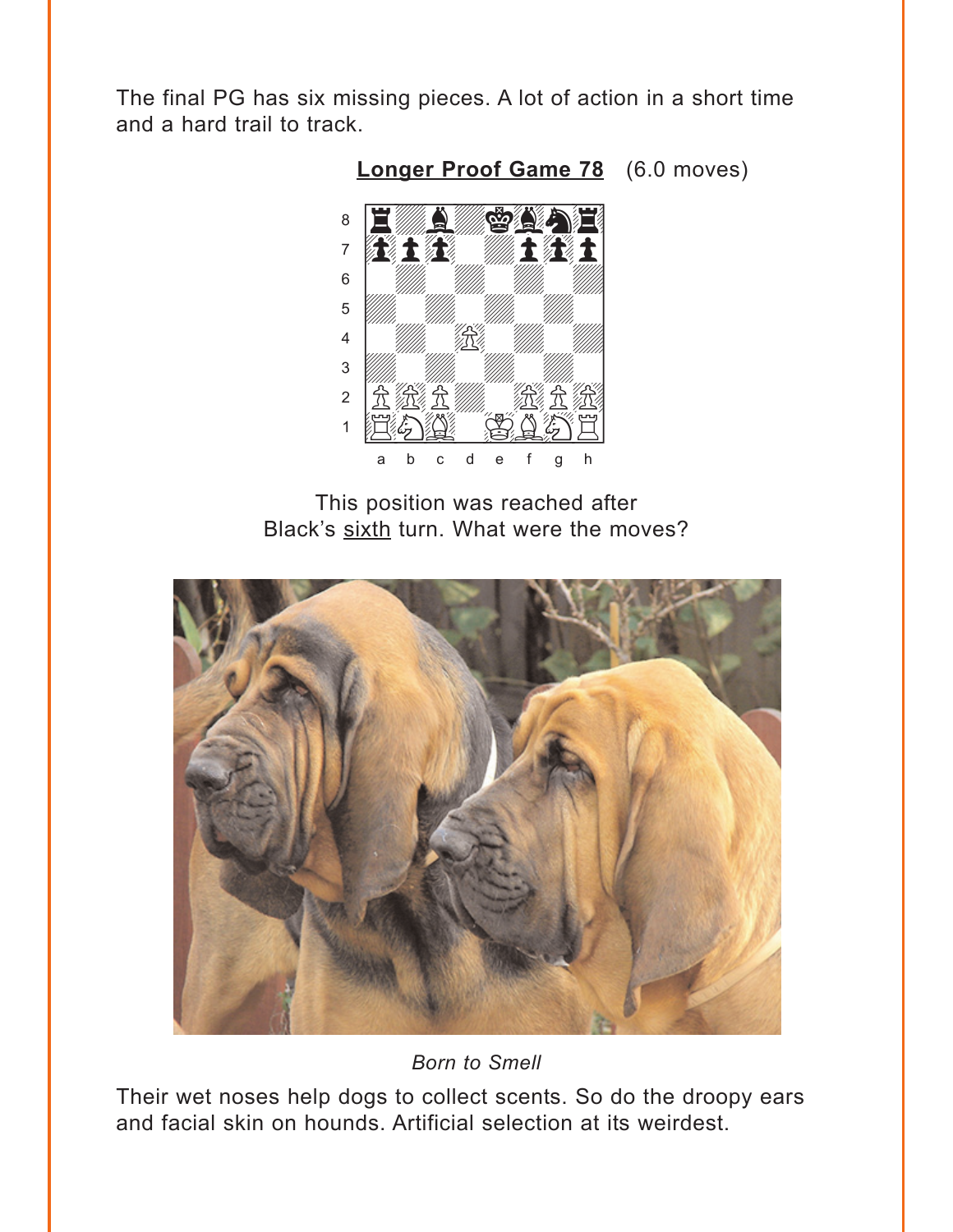# <span id="page-5-0"></span>**SOLUTIONS**

All problems by J. Coakley, *Puzzling Side of Chess* (2020).

**PDF hyperlinks.** You can advance to the solution of any puzzle by clicking on the underlined title above the diagram. To return to the puzzle, click on the title above the solution diagram.



#### **[Proof Game 88](#page-0-0)**

1.e4 e6 2.Qh5 Bc5 3.Qxc5 e5 4.Qc6 Nxc6 Black pawn tempo, closing 5th rank after queen crosses.

> **[Proof Game 89](#page-1-0)** where  $\frac{1}{2}$  is the set of  $\frac{1}{2}$  in the set of  $\frac{1}{2}$



1.d4 d6 2.Qd3 Bg4 3.Qf3 Bxf3 4.Nxf3 d5 Another pawn tempo, another vanishing queen.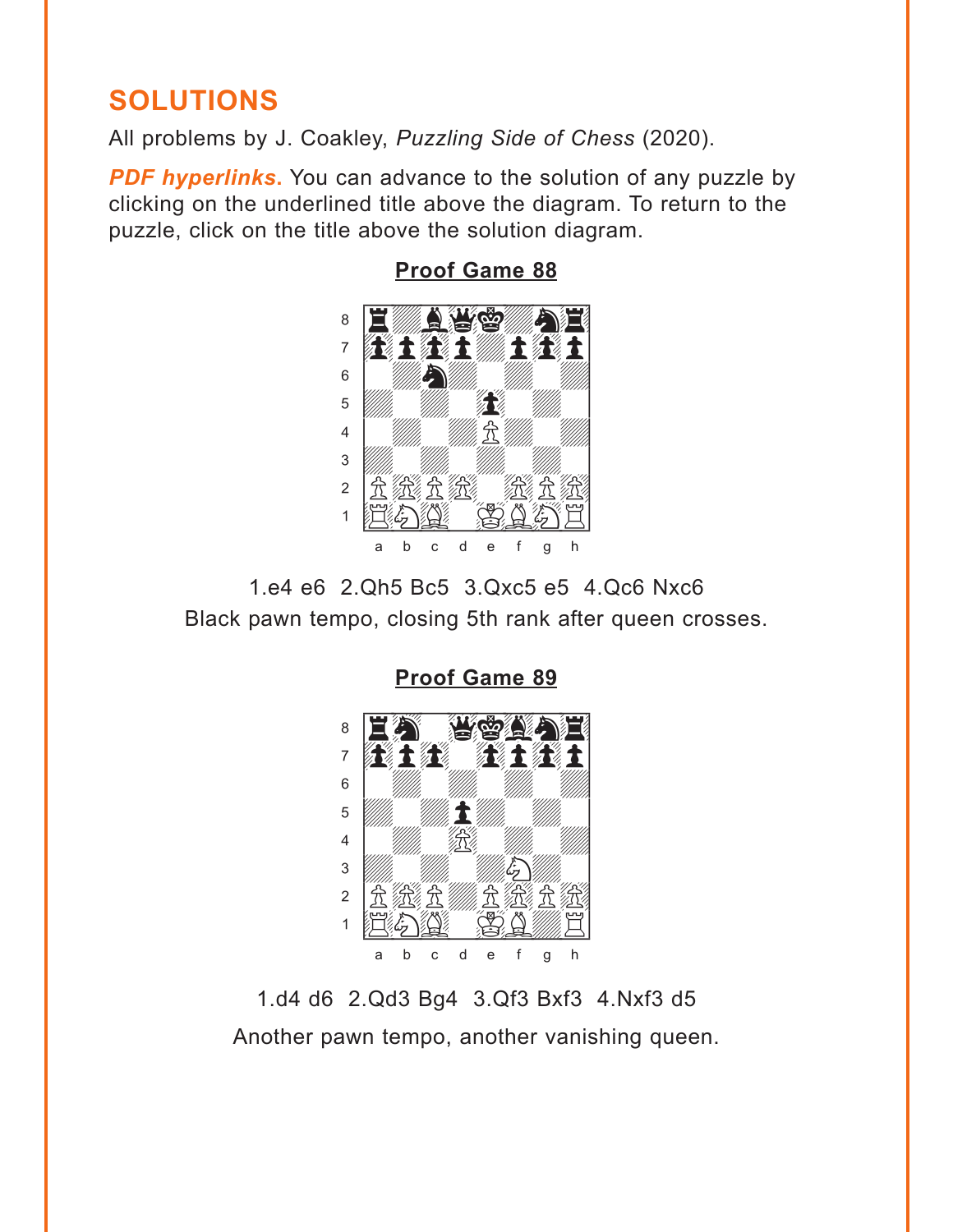#### **[Synthetic Game 45](#page-2-0)**

<span id="page-6-0"></span>

1.e3 g6 2.Ke2 Bg7 3.Kf3 Be5 4.Kg4 Bd6 5.Kg5 Nf6 6.Kh6 Rf8 7.Kg7 Ng8 8.Kh8

There are many solutions and at least four basic schemes for Black. The simplest approach, discovered with François Labelle's program *Jacobi,* is shown below.



1.e3 h5 2.Ke2 Rh6 3.Kd3 Rb6 4.Ke4 f6 5.Kf5 Ra6 6.Kg6 Rb6 7.Kh7 Ra6 8.Kh8

Others possibilities are:

1.e3 h6 2.Ke2 h5 3.Kd3 h4 4.Ke4 f6 5.Kf5 Rh5+ 6.Kg6 Re5 7.Kh7 Re4 8.Kh8

1.e3 h6 2.Ke2 h5 3.Kd3 g5 4.Ke4 f6 5.Kf5 Nh6+ 6.Kg6 Rg8+ 7.Kh7 Rg6 8.Kh8